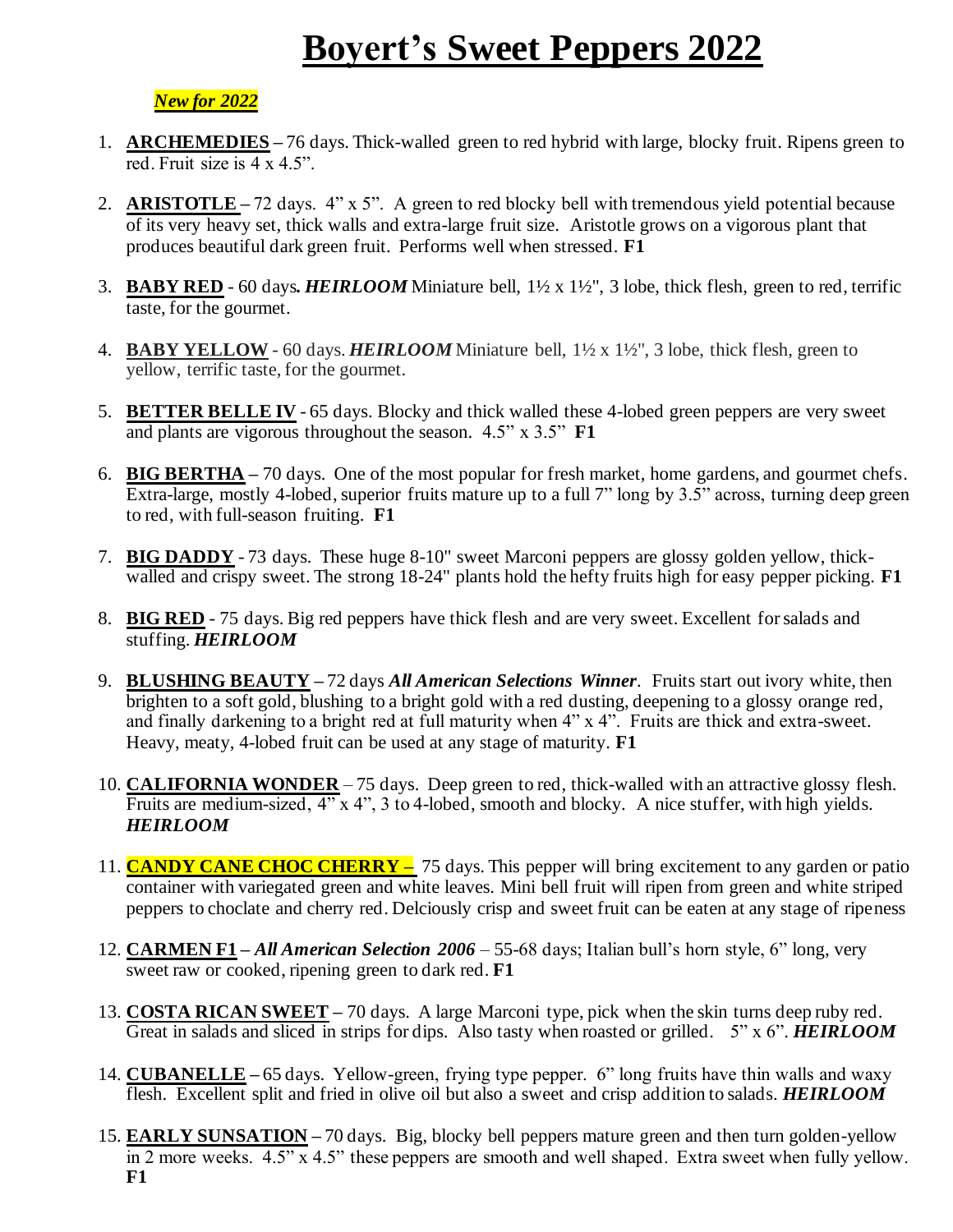- 16. **GIANT ACONCAGUA -** 70 days. The longest of all sweet peppers, up to 11". Sweet flavor. Use in salads, stir-fry, or roasted and stuffed. Flavor is best when picked at the light green stage. *HEIRLOOM*
- 17. **GIANT MARCONI –** 72 days *All American Selections Winner* Large tapering bell, with a sweet, smoky flavor that can be used fresh or cooked. Withstands cold, wet and drought! Ripens green to red. 8" x 3". **F1**
- 18. **GIANT SZEGEDI –** 75 days. Wedge-shaped sweet pepper starts out white then deepens to orange and red when fully ripe. Pendant fruit is 4.5" long with thick, sweet flesh and produces abundantly even in cooler weather.
- 19. **GOLDEN CALIFORNIA WONDER -** 73 days Golden-yellow at full maturity, these peppers are thick-walled, meaty, and really sweet and tasty. Square-shaped fruits are about 4" long and wide, and grow upright on healthy plants. *HEIRLOOM*
- 20. **GYPSY –** 60 days, *All American Selections Winner*. Hybrid. Outstanding yields, good looks and flavor combine with earliness to make this a great pepper. Wedge-shaped fruit is 3-5" long, pale yellow maturing to orange-red; very sweet when ripe. **F1**
- 21. **HUNGARIAN SUNSHINE** 55 days. Fruit size is 3" x 6" with a slight taper to the tip but still somewhat blocky with a light yellow color. Heavy yields if kept picked. Out performs Romanian Sweet. **F1**
- 22. **JIMMY NARDELLO'S SWEET ITALIAN FRYING PEPPER** 75 days. Best for frying; 10-12" long, wrinkled non-bell peppers; ripens green to red – sweet – no heat. Great for salads, cooking into stir fries or fresh. Very sweet with extra-large yields. *HEIRLOOM*
- 23. **KEYSTONE GIANT** 75 days. Large fruits 4.5" x 3.5", are 4-lobed and thick-walled; perfect for stuffing! Plants bear heavily, even when under stress. Ripens dark green to red. *HEIRLOOM*
- 24. **KING ARTHUR (Fat & Sassy)** Very large, 4-lobed blocky bell pepper becomes 4 1/2 -in. long and wide and seems to set well even in heat. 60 days green; 75 days red. **F1**
- 25. **LADY BELL** 71 days. Rich green, 3 to 4-lobed peppers measuring 4" x 3.5". Ripens green to red. *HEIRLOOM*
- 26. **MAMA MI GIALLO** –85 days. *All American Selections Winner* Early maturing yellow sweet Italian pepper. 6" long tapered fruits have an easy to remove skin. Sweet flavor that is excellent either fresh, grilled or roasted. Compact plants are ideal for the patio.
- 27. **MARDI GRAS FUN ORANGE** 65+ days. 3" x 1" fruit. The perfect snack-sized peppers feature eye-catching colors that beg to be eaten. The Mardi Gras Fun series offers four colors that can be grown together in one large container for a pretty patio display. Plants are well matched in habit and timing across all colors: Red, Orange, & Yellow
- 28. **MARDI GRAS FUN RED** 65+ days. 3" x 1" fruit. The perfect snack-sized peppers feature eyecatching colors that beg to be eaten. The Mardi Gras Fun series offers four colors that can be grown together in one large container for a pretty patio display. Plants are well matched in habit and timing across all colors: Red, Orange, & Yellow
- 29. **MARDI GRAS FUN YELLOW** 65+ days. 3" x 1" fruit. The perfect snack-sized peppers feature eye-catching colors that beg to be eaten. The Mardi Gras Fun series offers four colors that can be grown together in one large container for a pretty patio display. Plants are well matched in habit and timing across all colors: Red, Orange, & Yellow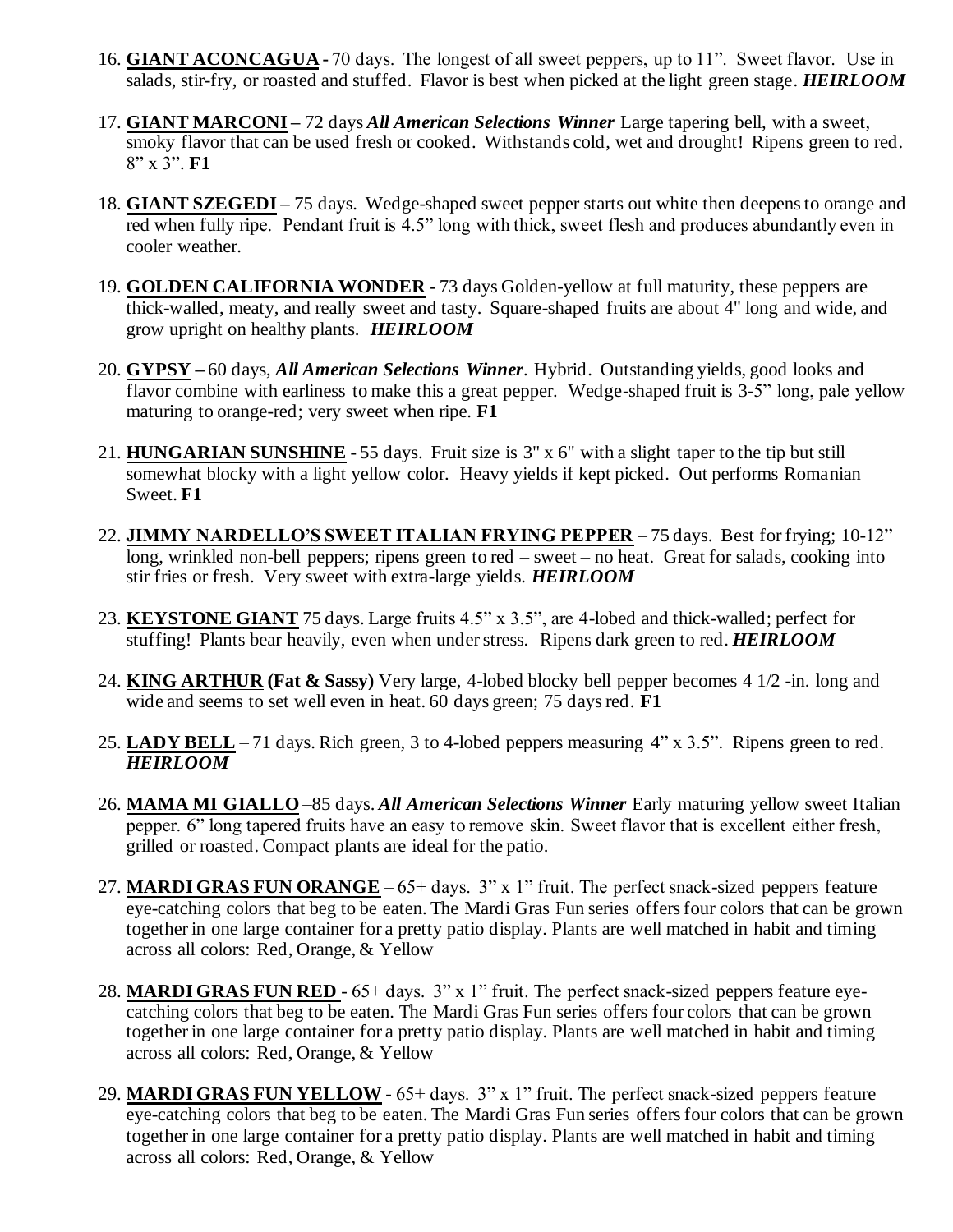- 30. **ORANGE BLAZE**  70 days. *All American Selections Winner*. 'Orange Blaze' is a winner for great flavor, early maturity, easy growing and remarkable disease resistance. 2-3 lobed fruits are 4'' long and 1.5'' wide—sweet flavor and texture at harvest. **F1**
- 31. **ORANGE KING** 90 days. Tall, thick-walled, orange, super sweet pepper. A very good stuffing bell, also great on the grill. This pepper grows sturdy and strong but may need staking once fruit reaches mature stage. 5" x 7" size fruit. *HEIRLOOM*
- 32. **ORANGE SUN** 80 days. Deep orange bell pepper is from 4 to 5" long and not quite as wide. Thick walls and very sweet flavor make this a wonderful addition to salads, stir fries, or any use when color and sweet taste are desired. *HEIRLOOM*
- 33. **PAGEANT** 70 days. A BLS resistant sweet banana pepper with superior fruit color and length, High yields of smooth fruit, 9x 1 ¾ .
- 34. **PIMENTO ELITE** 73 days. Good yields of heart-shaped, sweet, thick-walled fruit. Delicious flavor when roasted. Ripens green to red. **F1**
- 35. **PURPLE BEAUTY** 70 days. 4" x 3 ½" fruits are blocky, thick-walled and dark purple. Compact plants set heavily, with good cover to protect fruits from sunscald. *HEIRLOOM*
- 36. **RED BEAUTY** 68 days. Very sweet, blocky, disease resistant, green to red, early prolific variety. 4" x 3.5" **F1**
- 37. **RED KNIGHT** 72 days. Big, heavy blocky peppers measure 4.5" long and wide, and mature to red early in the season. Compact plant habit. **F1**
- 38. **REVOLUTION** 72 days. Bell pepper variety with extra-large blocky thick-walled fruits that are fourlobed, about 4-1/2 inches long and wide, with firm, thick flesh turning from green to an eventual brilliant red. **F1**
- 39. **ROUMANIAN RAINBOW** 60 days. Very early, colorful bell peppers start out as ivory, turn orange, and then finally mature to red. Fruit is 4-5" long and very sweet. Great production and continuous fruiting on short, compact plants.
- 40. **ROUMANIAN SWEET -** 60 days. 2 x 5" tapered, very sweet, ivory to orange to yellow to red with thick walls. *HEIRLOOM*
- 41. **SAILFISH** Early. An early red bell pepper for fresh market, with high quality, blocky smooth fruit, and excellent red color.
- 42. **SUPER HEAVYWEIGHT –** 77 days.Jumbo blocky bell, excellent fresh or stuffed. One pepper feeds a crowd! Ripens green to gold. 5" x 6"
- 43. **SWEET BANANA** 72 days *All American Selections Winner*. 5-6" long, Light green ripening to red, very productive**.** *HEIRLOOM*
- 44. **SWEET CHERRY PICK** 68 days; sweet cherry variety is perfect for pickling. Excellent flavor, dark green to red. Tobacco Mosaic resistant.
- 45. **SWEET PICKLE** 65 days. Plant produces heavy yields of 2" long by 1" wide sweet peppers. Make excellent pickled peppers. Plants used for ornamental bedding.